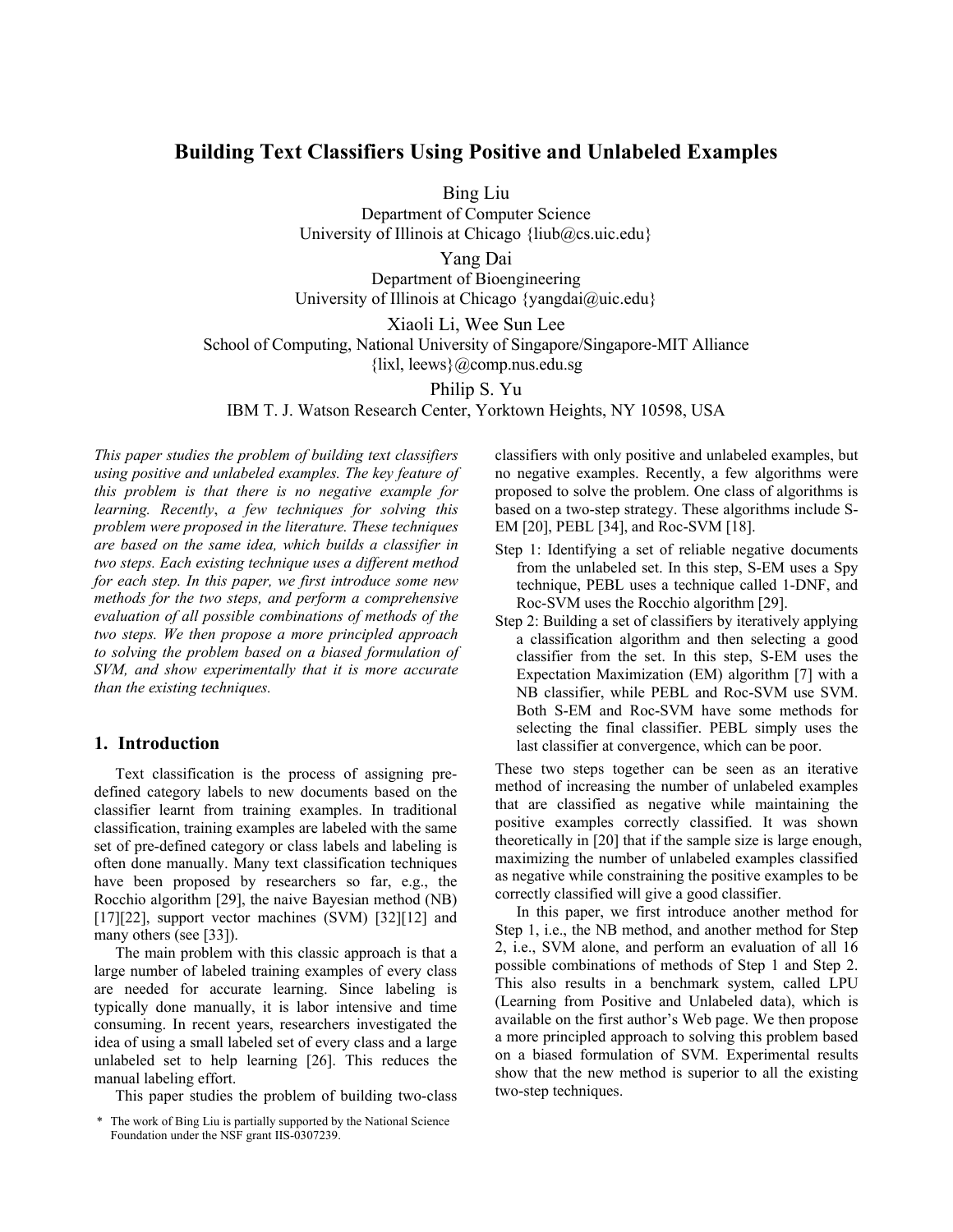# **2. Related Work**

Traditional text classification techniques require labeled training examples of all classes to build a classifier [33]. They are thus not suitable for building classifiers using only positive and unlabeled examples.

A theoretical study of Probably Approximately Correct (PAC) learning from positive and unlabeled data was first conducted in [8]. [24] presents a theoretical study in the Bayesian framework. Sample complexity results for learning by maximizing the number of unlabeled examples labeled as negative while constraining the classifier to label all the positive examples correctly were presented in [20].

The S-EM technique is reported in [20]. The PEBL technique is reported in [34]. The Roc-SVM technique is reported in [18]. We will discuss them in detail later. Unlike these techniques which are based on the two-step strategy, [16] reports a logistic regression technique to solve the problem.

Besides maximizing the number of unlabeled examples labeled as negative, other methods for learning from positive and unlabeled examples are possible. A NB based method (called PNB) that tries to statistically remove the effect of positive data in the unlabeled set is proposed in [9]. The main shortcoming of the method is that it requires the user to give the positive class probability, which is hard for the user to provide in practice. It is also possible to discard the unlabeled data and learn only from the positive data. This was done in the one-class SVM [31][21], which tries to learn the support of the positive distribution. Our results show that its performance is poorer than learning methods that take advantage of the unlabeled data.

Finally, our work is related to learning using a small labeled set and a large unlabeled set [2][3][4][5][10]  $[11][25][26][28][35]$ . In these works, a small set of labeled examples of every class and a large unlabeled set are used for classifier building. It was shown that the unlabeled data helps learning. These works are different from ours as we have no negative example.

# **3. Techniques for Step 1**

In this section, we first introduce the naïve Bayesian technique (NB) as a new method for Step 1 to identify a set *RN* of reliable negative documents from the unlabeled set *U* (we use *P* to denote the positive example set). We then describe the Rocchio technique used in Roc-SVM, the Spy technique used in S-EM, and the 1-DNF technique used in PEBL to facilitate our later evaluation.

#### **3.1 The Naïve Bayesian classifier**

The naïve Bayesian technique is a popular method for classification. Given a set of training documents *D*, each document is considered an ordered list of words. We use  $x_{d_i,k}$  to denote the word  $x_t$  in position  $k$  of document  $d_i$ , where  $x_t$  is a word in the vocabulary  $V = \{x_1, \ldots, x_{|v|}\}.$ The vocabulary is the set of all words considered for classification. Let  $C = \{c_1, c_2, \dots, c_{|C|}\}\)$  be a set of predefined classes (in this paper we only consider two classes, thus  $C = \{c_1, c_2\}$ . To perform classification, we compute the posterior probability,  $Pr(c_j|d_i)$ , where  $c_j$  is a class and  $d_i$  is a document. Based on the Bayesian probability and the multinomial model [22][26], we have

$$
Pr(c_j) = \frac{\sum_{i=1}^{|D|} Pr(c_j | d_i)}{|D|},
$$
 (1)

and with additive (Lidstone) smoothing [19]

$$
Pr(x_i | c_j) = \frac{\lambda + \sum_{i=1}^{|D|} N(x_i, d_i) Pr(c_j | d_i)}{\lambda |V| + \sum_{s=1}^{|V|} \sum_{i=1}^{|D|} N(x_s, d_i) Pr(c_j | d_i)},
$$
(2)

where  $\lambda$  is the smoothing factor,  $N(x_t, d_i)$  is the number of times that word *x<sub>t</sub>* occurs in document *d<sub>i</sub>* and  $Pr(c_i|d_i) \in \{0,$ 1} depending on the class of the document. Experimental results in [1] show that  $\lambda = 0.1$  performs well for text data.  $\lambda = 1$  is the commonly used Laplacian smoothing. However,  $\lambda = 1$  is significantly inferior to  $\lambda = 0.1$  [1]. We used  $\lambda = 0.1$  in all our experiments.

Finally, assuming that the probabilities of the words are independent given the class, we obtain the NB classifier:

$$
Pr(c_j | d_i) = \frac{Pr(c_j) \prod_{k=1}^{|d_i|} Pr(x_{d_i,k} | c_j)}{\sum_{r=1}^{|C|} Pr(c_r) \prod_{k=1}^{|d_i|} Pr(x_{d_i,k} | c_r)}.
$$
 (3)

In classifying a document  $d_i$ , the class with the highest  $Pr(c_i|d_i)$  is assigned as the class of the document.

Identifying a set *RN* of reliable negative documents from the unlabeled set *U* is done as follows (Figure 1):

- 1. Assign each document in *P* the class label 1;
- 2. Assign each document in *U* the class label -1;
- 3. Build a NB classifier using *P* and *U*;
- 4. Use the classifier to classify *U*. Those documents in *U* that are classified as negative form the reliable negative set *RN*.

#### **Figure 1: The NB method for Step 1**

#### **3.2 The Rocchio technique**

Rocchio is an early text classification method [29]. In this method, each document is represented as a vector, and each feature value in the vector is computed using the classic *tf-idf* scheme [30]. Let *D* be the whole set of training documents, and  $C_j$  be the set of training documents in class *cj*. Building a Rocchio classifier is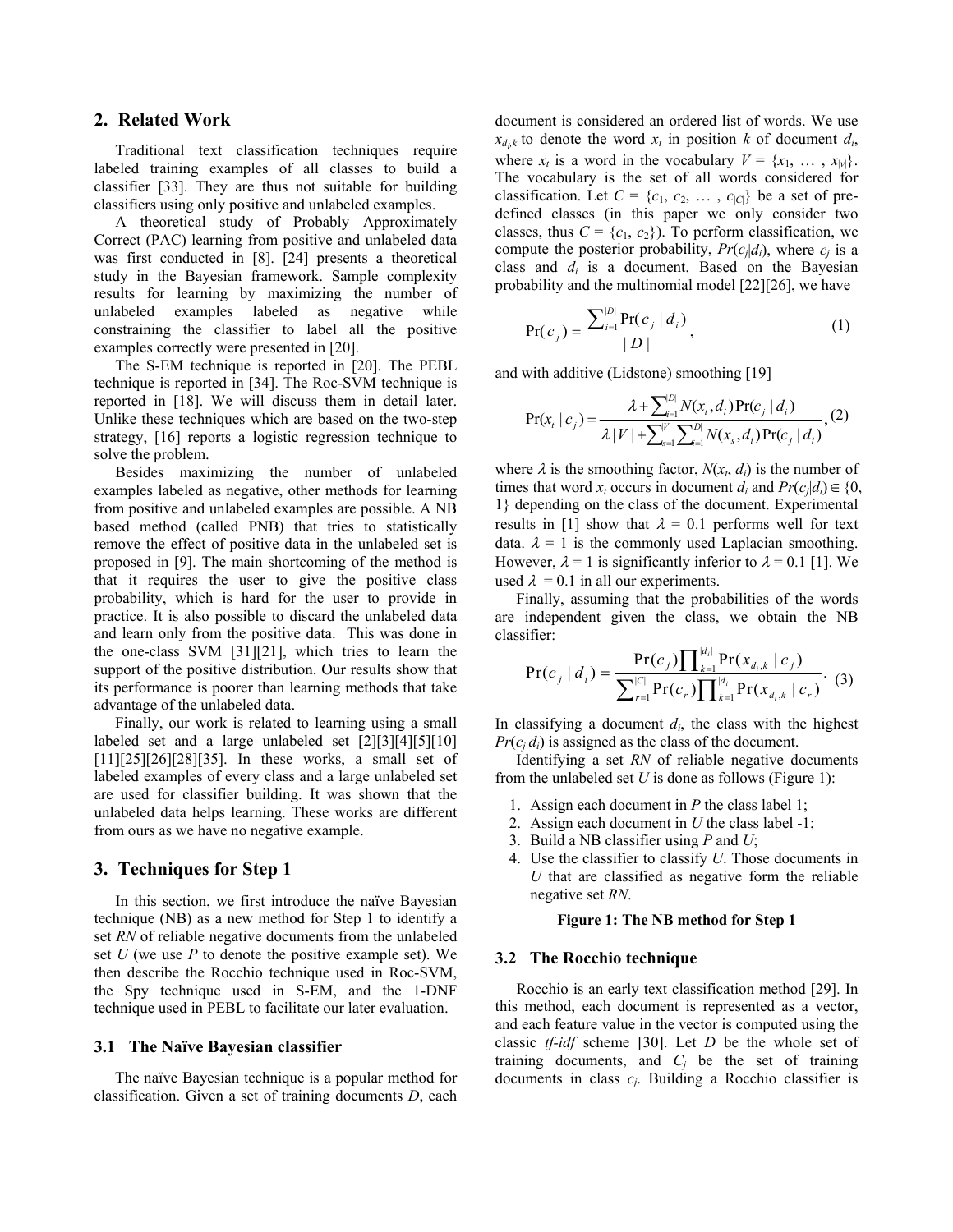achieved by constructing a prototype vector  $\vec{c}$ <sub>i</sub> for each class *cj*.

$$
\vec{c}_j = \alpha \frac{1}{|C_j|} \sum_{\vec{d} \in C_j} \frac{\vec{d}}{\|\vec{d}\|} - \beta \frac{1}{|D - C_j|} \sum_{\vec{d} \in D - C_j} \frac{\vec{d}}{\|\vec{d}\|}.
$$

 $\alpha$  and  $\beta$  are parameters that adjust the relative impact of relevant and irrelevant training examples. [6] recommends  $\alpha = 16$  and  $\beta = 4$ . In classification, for each test document *td*, it uses the cosine similarity measure [30] to compute the similarity of *td* with each prototype vector. The class whose prototype vector is more similar to *td* is assigned to *td*.

The algorithm that uses Rocchio to identify a set *RN* of reliable negative documents from *U* is the same as that in Figure 1 except that we replace NB with Rocchio.

### **3.3 The Spy technique in S-EM**

The Spy technique in S-EM is given in Figure 2. It first randomly selects a set *S* of positive documents from *P* and put them in *U* (lines 2 and 3). The default value for  $s\%$  is 15% in S-EM. Documents in *S* act as "spy" documents from the positive set to the unlabeled set *U*. The spies behave similarly to the unknown positive documents in *U*. Hence, they allow the algorithm to infer the behavior of the unknown positive documents in *U*. It then runs I-EM algorithm using the set *P*−*S* as positive and the set  $U \cup S$  as negative (lines 3-7). I-EM basically runs NB twice (see the EM algorithm below). After I-EM completes, the resulting classifier uses the probabilities assigned to the documents in *S* to decide a probability threshold *th* to identify possible negative documents in *U* to produce the set *RN*. See [20] for details.

#### **3.4 The 1-DNF technique in PEBL**

The 1-DNF method (Figure 3) first builds a positive feature set *PF* which contains words that occur in the positive set *P* more frequently than in the unlabeled set *U*  (lines 1-5). In lines 6-9, it tries to filter out possible positive documents from *U*. A document in *U* that does

- 1. *RN* = *NULL*;
- 2.  $S = Sample(P, s\%)$ ;
- 3.  $Us = U \cup S$ ;
- 4.  $Ps = P S$ ;
- 5. Assign each document in *Ps* the class label 1;
- 6. Assign each document in *Us* the class label -1;
- 7. I-EM( $Us, Ps$ ); // This produces a NB classifier.
- 8. Classify each document in *Us* using the NB classifier;
- 9. Determine a probability threshold *th* using *S*;
- 10. **for** each document  $d \in U_s$
- 11. **if** its probability  $Pr(1|d) \leq th$  **then**
- 12.  $RN = RN \cup \{d\};$

**Figure 2: The Spy technique in S-EM.** 

not have any positive feature in *PF* is regarded as a strong negative document.

- 1. Assume the word feature set be  $\{x_1, \ldots, x_n\}, x_i \in U \cup P$ ;
- 2. Let positive feature set *PF* = null;
- 3. **for**  $i = 1$  to *n*
- 4. **if**  $(\text{freq}(x_i, P)/|P| > \text{freq}(x_i, U)/|U|)$  then
- 5.  $PF = PF \cup \{x_i\};$
- 6.  $RN = U$ ;
- 7. **for** each document  $d \in U$
- 8. **if**  $\exists x_i$  *freq*( $x_i$ , *d*) > 0 and  $x_i \in PF$  **then**
- 9.  $RN = RN \{d\};$

**Figure 3: The 1-DNF technique in PEBL.** 

### **4. Techniques for Step 2**

Four techniques are given here for the second step:

- 1. Run SVM only once using sets *P* and *RN* after Step 1. This method is not used before.
- 2. Run EM. This method is used in S-EM.
- 3. Run SVM iteratively. This method is used in PEBL.
- 4. Run SVM iteratively and then select a final classifier. This method is used in Roc-SVM.

We now discuss the 4 methods in turn.

### **4.1 Support Vector Machines (SVM)**

Support vector machines (SVM) are linear functions of the form  $f(\mathbf{x}) = \mathbf{w}^T \mathbf{x} + b$ , where  $\mathbf{w}^T \mathbf{x}$  is the inner product between the weight vector **w** and the input vector **x**. SVM is used as a classifier by setting the class to 1 if  $f(x) > 0$  and to  $-1$  otherwise. The main idea of SVM is to select a hyperplane that separates the positive and negative examples while maximizing the smallest margin. Let a set of training examples be  $\{(x_1, y_1), (x_2, y_2), \ldots, (x_n, y_n)\}$  $y_n$ }, where  $\mathbf{x}_i$  is an input vector and  $y_i$  is its class label,  $y_i$  $\in \{1, -1\}$ . The problem of finding the hyperplane can be stated as the following optimization problem:

Minimize: 
$$
\frac{1}{2} \mathbf{w}^T \mathbf{w}
$$
  
Subject to:  $y_i(\mathbf{w}^T \mathbf{x}_i + b) \ge 1$ ,  $i = 1, 2, ..., n$ 

To deal with cases where there may be no separating hyperplane due to noisy labels of both positive and negative training examples, the soft margin SVM is proposed [12], which is formulated as:

Minimize: 
$$
\frac{1}{2} \mathbf{w}^{\mathrm{T}} \mathbf{w} + C \sum_{i=1}^{n} \xi_{i}
$$
  
Subject to:  $y_{i} (\mathbf{w}^{\mathrm{T}} \mathbf{x}_{i} + b) \ge 1 - \xi_{i}, i = 1, 2, ..., n$ 

where  $C \geq 0$  is a parameter that controls the amount of training errors allowed.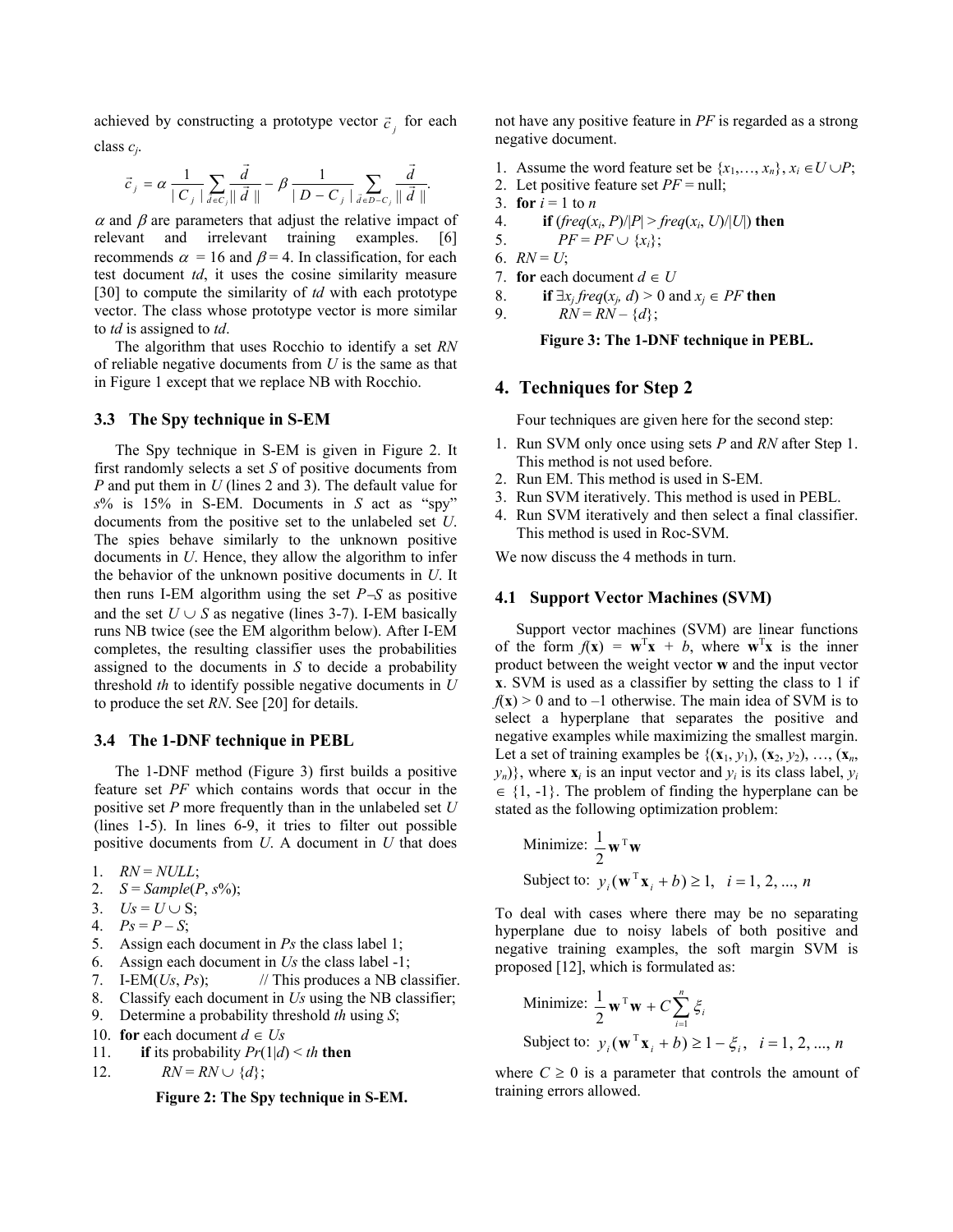#### **4.2 The EM algorithm in S-EM**

The Expectation-Maximization (EM) algorithm is a popular iterative algorithm for maximum likelihood estimation in problems with missing data [7]. The EM algorithm consists of two steps, the *Expectation* step, and the *Maximization* step. The *Expectation* step basically fills in the missing data. In our case, it produces and revises the probabilistic labels of the documents in *U-RN* (see below). The parameters are estimated in the *Maximization* step after the missing data are filled. This leads to the next iteration of the algorithm. EM converges when its parameters stabilize. Using NB in each iteration, EM employs the same equations as those used in building a NB classifier (equation (3) for the *Expectation* step, and equations (1) and (2) for the *Maximization* step) [26] [20]. The class probability given to each document now takes the value in  $[1, 0]$  instead of  $\{1, 0\}$ . The algorithm is given in Figure 4.

- 1. Each document in *P* is assigned the class label 1;
- 2. Each document in *RN* is assigned the class label -1;
- 3. Each document  $d \in Q$  (=  $U RN$ ) is not assigned any label initially. At the end of the first iteration of EM, it will be assigned a probabilistic label, *Pr*(1|*d*). In subsequent iterations, the set *Q* will participate in EM with its newly assigned probabilistic classes.
- 4. Run the EM algorithm using the document sets, *P*, *RN* and *Q* until it converges.

### **Figure 4: The EM algorithm with the NB classifier.**

Basically, EM iteratively runs NB to revise the probabilistic label of each document in set  $Q = U - RN$ . Since each iteration of EM produces a NB classifier, S-EM also has a mechanism to select a good classifier [20].

#### **4.3 Iterative SVM in PEBL**

PEBL uses *P*, *RN* and *U-RN* to run SVM iteratively (Figure 5). The basic idea is to use each iteration of SVM to extract more possible negative data from *U-RN* and put

- 1. Every document in *P* is assigned the class label 1;
- 2. Every document in  $RN$  is assigned the class label  $-1$ ;
- 3.  $i = 1$ ;
- 4. **Loop**
- 5. Use *P* and *RN* to train a SVM classifier *Si*;
- 6. Classify *Q* using  $S_i$ ;
- 7. Let the set of documents in *Q* that are classified as negative be *W*;
- 8. **if**  $W = \{\}$  then *exit-loop*
- 9. **else**  $Q = Q W$ ;
- 10.  $RN = RN \cup W$ ;
- 11.  $i = i + 1;$

**Figure 5: Running SVM iteratively.** 

them in *RN* because PEBL's first step is only able to identify a very small set of negative documents. Let *Q* be the set of remaining unlabeled documents,  $Q = U - RN$ . The iteration converges when no document in *Q* is classified as negative. The final classifier is the result.

# **4.4 Iterative SVM with Classifier Selection in Roc-SVM**

This method is similar to the method in Section 4.3 except that it also decides which classifier to use after the algorithm in Figure 5 converges because each SVM iteration builds a different SVM classifier, and the last classifier may not be a good classifier. After iterative SVM converges, we add the following four lines:

- 1. Use the last SVM classifier *Slast* to classify *P*;
- 2. **if** > 8% positive are classified as negative **then**
- 3. use  $S_1$  as the final classifier;
- 4. **else** use *Slast* as the final classifier;

#### **Figure 6: Classifier selection**.

The reason for selecting a classifier is that there is a danger in running SVM repetitively. Since SVM is sensitive to noise, if some iteration of SVM extracts many positive documents from *Q* and put them in *RN*, then the last SVM classifier will be poor. This is the problem with PEBL. In this algorithm, we decide whether to use the first SVM classifier or the last one. Basically, we use the SVM classifier at convergence (called *Slast* in line 1) to classify *P*. If too many ( $> 8\%$ ) positive documents in *P* are classified as negative, it indicates that SVM has gone wrong. We then use the first classifier  $(S_1)$ . Otherwise, we use *Slast* as the final classifier. 8% is used as the threshold because we want to be very conservative so that we will not select a very weak last SVM classifier at convergence.

The above method will not work if both the first and the last SVM classifiers are poor. This is often the case for PEBL because its Step 1 extracts too few negative documents from *U* and thus results in a weak first classifier. PEBL's last classifier may be weak also because one of the iterative SVMs may go wrong. If we use Spy or Rocchio in Step 1, the first SVM is often quite strong, although it may not be the best. Note that neither the first nor the last SVM may be the best classifier. In many cases, a SVM classifier somewhere in the middle is the best. However, it is hard to catch the best classifier.

### **5. The Proposed Biased SVM**

We now present the proposed biased SVM formulation of the problem. Let the set of training examples be  $\{(\mathbf{x}_1, y_1), (\mathbf{x}_2, y_2), \dots, (\mathbf{x}_n, y_n)\}\)$ , where  $\mathbf{x}_i$  is an input vector and  $y_i$  is its class label,  $y_i \in \{1, -1\}$ . Assume that the first *k*-1 examples are positive examples (labeled 1), while the rest are unlabeled examples, which we label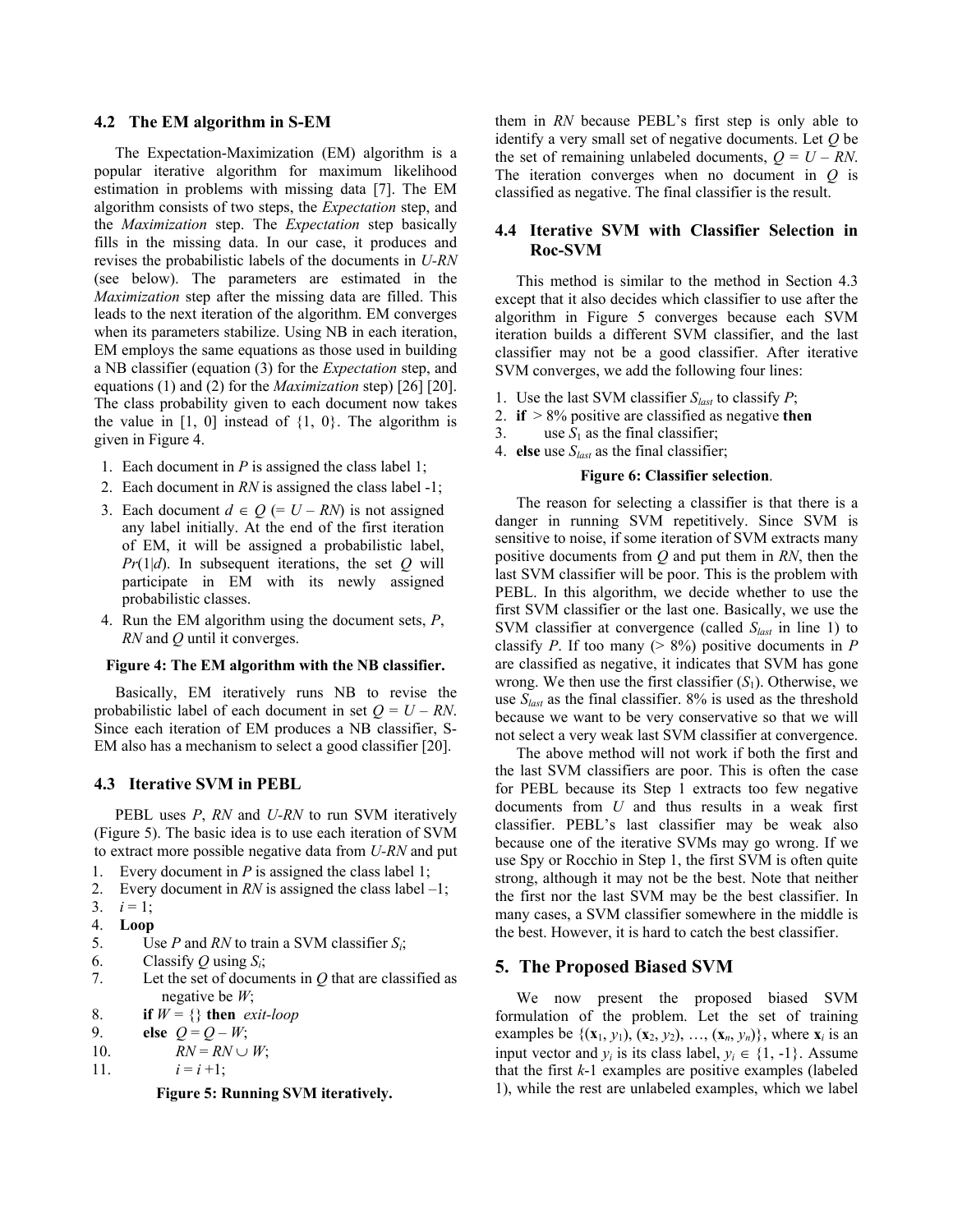negative (-1). It was shown in [20] that if the sample size is large enough, minimizing the number of unlabeled examples classified as positive while constraining the positive examples to be correctly classified will give a good classifier. In the noiseless case, this results in the following SVM formulation (no error for positive examples but only for unlabeled examples).

Minimize: 
$$
\frac{1}{2} \mathbf{w}^T \mathbf{w} + C \sum_{i=k}^n \xi_i
$$
  
Subject to:  $\mathbf{w}^T \mathbf{x}_i + b \ge 1$ ,  $i = 1, 2, ..., k - 1$   
 $-1(\mathbf{w}^T \mathbf{x}_i + b) \ge 1 - \xi_i$ ,  $i = k, k + 1, ..., n$   
 $\xi_i \ge 0$ ,  $i = k, k+1, ..., n$ 

To distinguish this formulation with the classic SVM we call it *Biased-SVM*. If we also allow noise (or error) in positive examples, we have the following soft margin version of the Biased-SVM formulation which uses two parameters *C+* and *C-* to weight positive errors and negative errors differently.

Minimize: 
$$
\frac{1}{2} \mathbf{w}^T \mathbf{w} + C_+ \sum_{i=1}^{k-1} \xi_i + C_- \sum_{i=k}^n \xi_i
$$
  
Subject to:  $y_i(\mathbf{w}^T \mathbf{x}_i + b) \ge 1 - \xi_i$ ,  $i = 1, 2, ..., n$   
 $\xi_i \ge 0, i = 1, 2, ..., n$ 

We can vary *C+* and *C-* to achieve our objective. Intuitively, we give a big value for  $C_+$  and a small value for *C-* because the unlabeled set, which is assumed to be negative, also contains positive data. Note that this asymmetric cost formulation has been used to solve unbalance data problem in [23] (one class of data is very small, while the other class is very large). Our formulation, however, is based on a different motivation.

To choose  $C_+$  and  $C_+$ , the common practice is to use a separate validation set to verify the performance of the resulting classifier with the selected values for *C+* and *C-*. Since the need to learn from positive and unlabeled examples often arises in retrieval situations, we employ the commonly used F score as the performance measure,  $F = 2pr/(p+r)$ , where *p* is the *precision* and *r* is the *recall*.

Unfortunately it is not clear how to estimate the F score without negative examples. In [16], a performance criteria for comparing different classifiers is proposed, which can be estimated directly from the validation set without the need of negative examples.

Let *X* be the random variable representing the input vector, *Y* be the actual label. The criteria is  $pr/Pr[Y = 1]$ , where  $Pr[Y = 1]$  is the probability of actual positive documents. In [16], it is shown that  $pr/Pr[Y = 1]$  =  $r^2$ Pr[*f*(*X*) = 1], where Pr[*f*(*X*) = 1] is the probability that a document is classified as positive. *r* can be estimated using the positive examples in the validation set and  $Pr[f(X) = 1]$  can be estimated from the whole validation set. This criteria works because it behaves similarly to the

F score in the sense that it is large when both *p* and *r* are large and is small if either *p* or *r* is small.

### **6. Empirical Evaluation**

We now evaluate all the techniques of the two-step approach and the new biased-SVM problem formulation.

# **6.1 Experimental Setup**

**Datasets**: We used two popular text collections in our experiments. The first one is the Reuters- $21578^1$ , which has 21578 documents collected from the Reuters newswire. Of the 135 categories, only the most populous 10 are used. Each category is employed as the positive class, and the rest as the negative class. This gives us 10 datasets. The second collection is the Usenet articles<sup>2</sup> collected by Lang [15] from 20 different newsgroups. Each group has approximately 1000 articles. We use each newsgroup as the positive set and the rest of the 19 groups as the negative set, which creates 20 datasets. In data pre-processing, we applied *stopword* removal, but no feature selection or *stemming* were done. For Rocchio and SVM, *tf-idf* values are used in the feature vectors.

For each dataset, 30% of the documents are randomly selected as test documents. The rest (70%) are used to create training sets as follows:  $\gamma$  percent of the documents from the positive class is first selected as the positive set *P*. The rest of the positive documents and negative documents are used as unlabeled set *U*. We range γ from  $10\% - 90\%$  (0.1-0.9) to create a wide range of scenarios.

**Experimental systems**: Experiments on S-EM and Roc-SVM were conducted using our own systems. Since PEBL is not publicly available, we implemented it based on [34]. For SVM, we used the SVMlight system with linear kernel [14]. All the other methods are implemented by us.

 **Evaluation measure**: In our experiments, we use the popular F score on the positive class as the evaluation measure. F score takes into account of both recall (*r*) and precision (*p*),  $F = 2pr/(p+r)$ . We also have accuracy results. However, due to space limitations, we do not list them here. Accuracies behave similarly to F scores.

#### **6.2 Results of the two-step strategy**

Below we first summarize all the methods studied in this paper for the two-step approach.

#### Step 1:

l

- 1. Spy: This is the method used in S-EM.
- 2. 1-DNF: This is the method used in PEBL.
- 3. Rocchio: This method used in Roc-SVM.

<sup>1</sup> http://www.research.att.com/~lewis/reuters21578.html

<sup>2</sup> http://www.cs.cmu.edu/afs/cs/project/theo-11/www/naivebayes/20\_newsgroups.tar.gz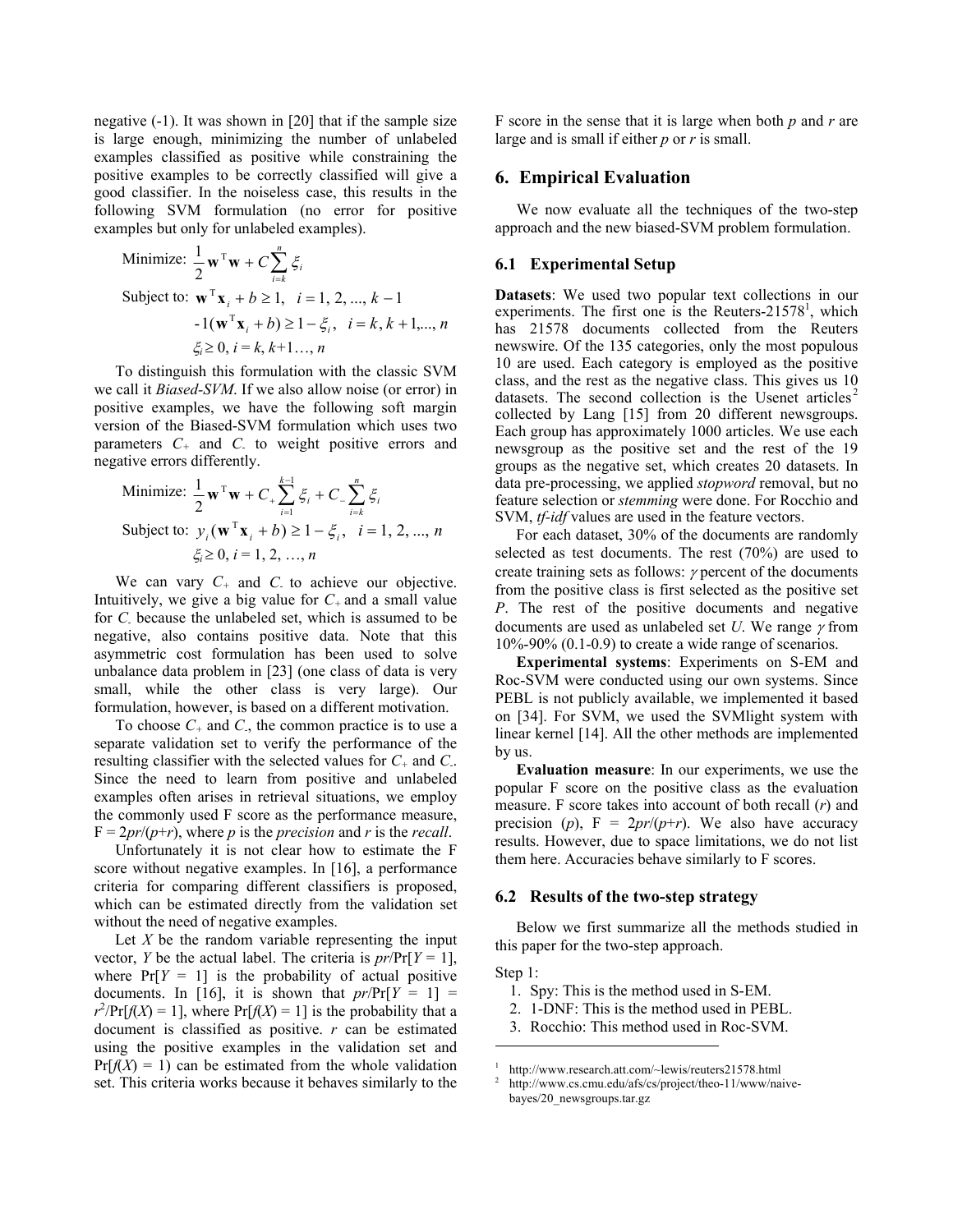4. NB: This method is proposed in this paper.

Step 2:

 $\overline{\phantom{a}}$ 

- 1. EM: This is the method used S-EM
- 2. SVM: This method is proposed in this paper. It runs SVM only once after Step 1.
- 3. SVM-I: This method is used in PEBL. It runs SVM iteratively. The last classifier at convergence is the final classifier evaluated on the test data.
- 4. SVM-IS: This method is used in Roc-SVM. It runs SVM iteratively with classifier selection, i.e., after iterative SVM converges, it selects either the first or the last classifier as the final classifier.

Clearly, each technique for Step 1 can be combined with each technique for Step 2. We will empirically evaluate all the  $16$  possible combinations<sup>3</sup>.

Table 1 shows the macro-averaged F score of the 10 Reuters datasets for each  $\gamma$  setting. Due to space limitations, we are unable to list all the detailed results. All the F scores are obtained from unseen test sets.

Columns 1 to 16 show the F scores of all 16 combinations of methods in Steps 1 and 2. PEBL is 1- DNF combined with SVM-I, S-EM is Spy combined with EM, and Roc-SVM is Rochio+SVM-IS. Column 17 gives the results of NB alone for each  $\gamma$  setting. In this case, NB simply treats all the documents in the unlabeled set as negative examples. Its results allow us to see whether all the sophisticated techniques work (more on this later).

Table 2 shows the macro-averaged F scores of the 20 20Newsgroup datasets for each  $\gamma$  setting. From the results in Tables 1 and 2, we draw the following conclusions.

- 1. S-EM: Its performance is stable over a wide range of conditions. However, it is only comparable with others when the positive set is very small ( $\gamma = 0.1$ -0.3). When the positive set is large, it is worse than some other combinations. These observations are also true for columns 9 and 13. The reasons are that EM uses NB, which is a weaker classifier than SVM [13][33], and that these data sets are not suitable for NB and EM. See the detailed discussion for point 7 below.
- 2. PEBL: Its performance is poor when the number of positive examples is small. The reason is that PEBL's second step can go wrong without a large number of positive documents. When the positive set is large, it becomes more stable. Its results are comparable with others for Reuters datasets. However, for 20Newsgroup datasets, it is worse than many others e.g., Spy+SVM, Roc-SVM, and NB+SVM.
- 3. Spy+SVM: It underperforms a few other combinations when the positive set is very small ( $\gamma = 0.1$ -0.2). The reason is that when the positive set is small the number of spies put in the unlabeled set will be too small and thus the resulting *RN* set will not be very reliable. However, it is the best method as long as the positive set is not too small. NB+SVM also gives good results in such cases, although it is slightly inferior to Spy+SVM. We believe that in practice most positive sets are reasonably large because the user is aware that without a sufficiently large and/or representative positive set, he/she will not obtain a good result. These two methods are also very efficient because they run SVM only once.
- 4. Roc-SVM and Rocchio+SVM-I: They are also good techniques for large positive sets.
- 5. 1-DNF, Spy, Rocchio, and NB for Step 1: 1-DNF is weaker for Step 1. It is only good for Reuters data with large positive sets. Spy and Rocchio are more robust. NB is slightly weaker than them.
- 6. SVM vs EM (NB) for Step 2: It is clear that SVMbased methods for Step 2 (SVM, SVM-I and SVM-IS) significantly outperform EM-based methods when the positive set is reasonably large. It is well-known that SVM is a stronger classifier than NB (EM uses NB).
- 7. NB alone: It is interesting to observe that a single NB (column 17 of both tables) slightly outperforms S-EM (column 5) and Rocchio+EM (column 9) and NB+EM (column 13). It is known that NB is able to tolerate some noise. Running EM actually makes the results worse. The reason is that EM has a weakness due to the assumptions of NB (our EM runs NB multiple times). In devising the NB classifier, two assumptions are made [22][26]: (1) words are independent given a class, and (2) text documents are generated by a mixture model and there is a one-to-one mapping between mixture components and classes (which means that each class contains only documents of one topic or category). This is not true for our situations because each of our negative class contains documents from many diverse topic categories. Thus, the more we run NB, the worse the results get. This phenomenon is also mentioned in [26]. In [20], it is shown that S-EM outperforms NB because most of its datasets contain only documents of two topics. Then, the above assumption (2) is satisfied. However, we believe that in practice, the negative class typically contains documents from many topics. We noticed in our experiments that the results become worse and worse with each iteration of EM. However, EM in S-EM has a classifier selection mechanism which is able to select the first classifier almost all the time. This means that EM is simply NB for Step 2.

Note that there are a few other methods that can be used alone just like NB, e.g., Rocchio, SVM, and one-

<sup>3</sup> The PNB system in [9] is not compared as it requires the user to input the positive class probability, which is hard for the user to supply in practice. Furthermore, as we will see, NB based techniques (PNB is based on NB) are inferior to SVM based techniques. We plan to compare with the logistic regression based approach in [16] in the near future.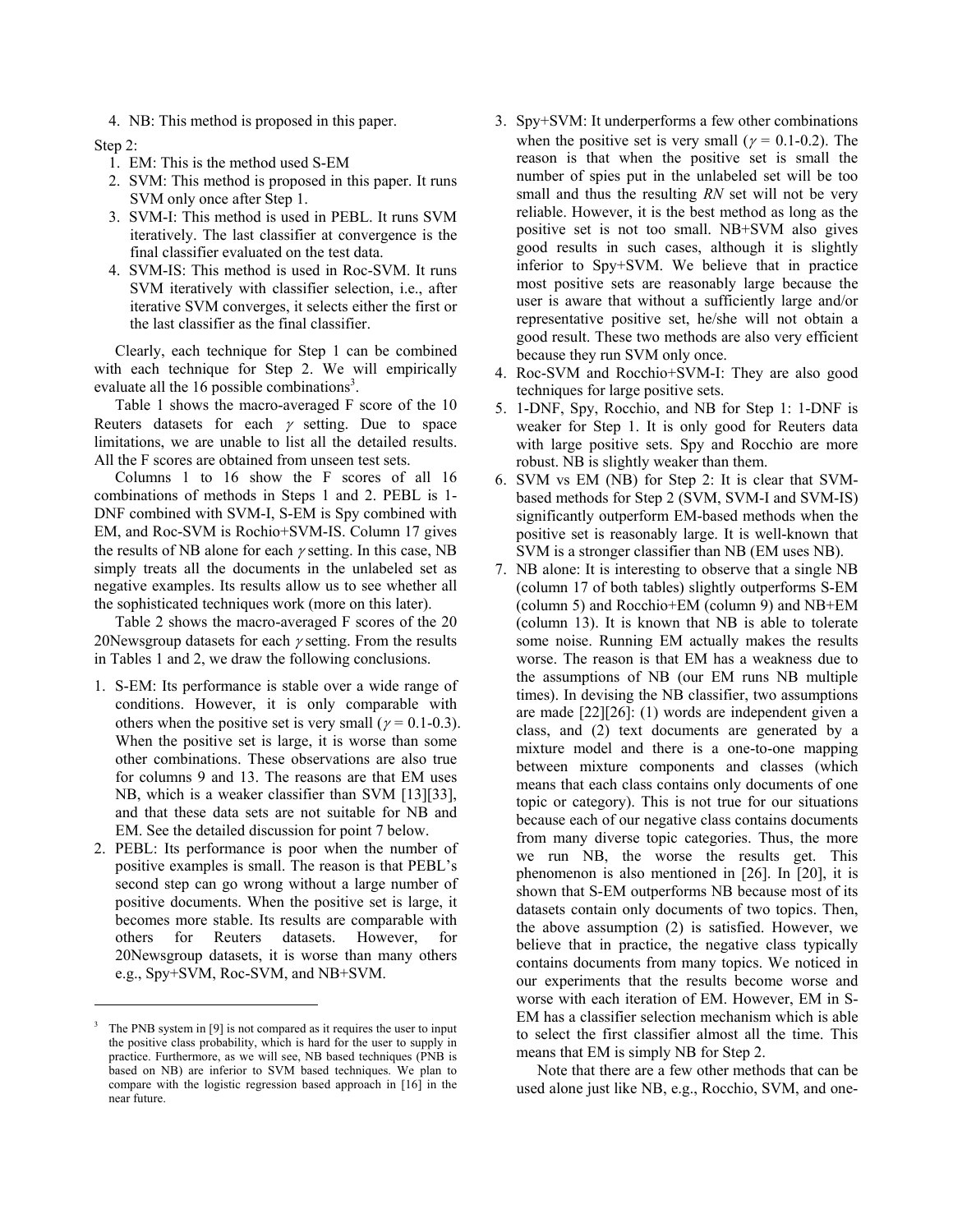|       |         |       |       |                  |                         |       |       |                  |       | 10                         |        | 12            | 13    | 14         | 15        | 16           |               |
|-------|---------|-------|-------|------------------|-------------------------|-------|-------|------------------|-------|----------------------------|--------|---------------|-------|------------|-----------|--------------|---------------|
| Step1 | 1-DNF I | 1-DNF |       | 1-DNF            |                         | Spy   | Spy   | Spy              |       | Rocchiol Rocchiol Rocchiol |        |               | NΒ    | <b>NB</b>  | <b>NB</b> | NΒ           |               |
| Step2 | EM      | SVM I |       | PEBL SVM-IS S-EM |                         |       |       | SVM SVM-I SVM-IS | EM    | <b>SVM</b>                 |        | SVM-I Roc-SVM | EM    | <b>SVM</b> |           | SVM-I SVM-IS | NB.           |
|       |         |       |       |                  |                         |       |       |                  |       |                            |        |               |       |            |           |              |               |
| 0.1   | 0.187   | 0.423 | 0.001 |                  | $0.423 \mid 0.547 \mid$ | 0.329 | 0.006 | 0.328            | 0.644 | 0.589                      | 0.001  | 0.589         | 0.547 | 0.115      | 0.006     | 0.115        | 0.514         |
| 0.2   |         | 0.242 | 0.071 | 0.242            | 0.674                   | 0.507 | 0.047 | 0.507            | 0.631 | 0.737                      | 0.124  | 0.737         | 0.693 | 0.428      | 0.077     | 0.428        | 0.681         |
| 0.3   | 0.182   | 0.269 | 0.250 | 0.268            | 0.659                   | 0.733 | 0.235 | 0.733            | 0.623 | 0.780                      | 0.242  | 0.780         | 0.695 | 0.664      | 0.235     | 0.664        | 0.699         |
| 0.4   | 0.178   | 0.190 | 0.582 | 0.228            | 0.661                   | 0.782 | 0.549 | 0.780            | 0.617 | 0.805                      | 0.561  | 0.784         | 0.693 | 0.784      | 0.557     | 0.782        | 0.708         |
| 0.5   | 0.179   | 0.196 | 0.742 | 0.358            | 0.673                   | 0.807 | 0.715 | 0.799            | 0.614 | 0.790                      | 0.737  | 0.799         | 0.685 | 0.797      | 0.721     | 0.789        | 0.707         |
| 0.6   | 0.180   | 0.211 | 0.810 | 0.573            | 0.669                   | 0.833 | 0.804 | 0.820            | 0.597 | 0.793                      | 0.813  | 0.811         | 0.670 | 0.832      | 0.808     | 0.824        | 0.694         |
|       | 0.175   | 0.179 | 0.824 | 0.425            | 0.667                   | 0.843 | 0.821 | 0.842            | 0.585 | 0.793                      | 0.8231 | 0.834         | 0.664 | 0.845      | 0.822     |              | $0.843$ 0.687 |
| 0.8   | 0.175   | 0.178 | 0.868 | 0.650            | 0.649                   | 0.861 | 0.865 | 0.858            | 0.575 | 0.787                      | 0.867  | 0.864         | 0.651 | 0.859      | 0.865     | 0.858        | 0.677         |
| 0.9   |         | 0.190 | 0.860 |                  | $0.716$ 0.658           | 0.859 | 0.859 | 0.853            | 0.580 | 0.776                      | 0.861  | 0.861         | 0.651 | 0.846      | 0.858     |              | $0.845$ 0.674 |

**Table 1: Average F scores on Reuters collection**

|  | Table 2: Average F scores on 20Newsgroup collection |  |  |  |
|--|-----------------------------------------------------|--|--|--|
|--|-----------------------------------------------------|--|--|--|

|       |       |         |                 |                        |                     |       |       |                 |       | 10         |                            | 12            |           | 14         |           |              |                 |
|-------|-------|---------|-----------------|------------------------|---------------------|-------|-------|-----------------|-------|------------|----------------------------|---------------|-----------|------------|-----------|--------------|-----------------|
| Step1 | 1-DNF | 1-DNF l |                 | 1-DNF                  |                     | Spy   | Spy   | Spy             |       |            | Rocchiol Rocchiol Rocchiol |               | <b>NB</b> | <b>NB</b>  | <b>NB</b> | <b>NB</b>    |                 |
| Step2 | EM    |         |                 | SVM   PEBL SVM-IS S-EM |                     |       |       | SVM SVM-ISVM-IS | EM    | <b>SVM</b> |                            | SVM-I Roc-SVM | EM        | <b>SVM</b> |           | SVM-I SVM-IS | NB.             |
| 0.1   | 0.145 |         | $0.545$ 0.039   |                        | $0.545$ 0.460       | 0.097 | 0.003 | 0.097           | 0.557 | 0.295      | 0.003                      | 0.295         | 0.368     | 0.020      | 0.003     |              | 0.020 0.333     |
| 0.2   | 0.125 | 0.371   | 110.074         | 0.371                  | 0.640               | 0.408 | 0.014 | 0.408           | 0.670 | 0.546      | 0.014                      | 0.546         | 0.649     | 0.232      | 0.013     |              | $0.232$ $0.611$ |
| 0.3   | 0.123 |         | $0.288$ $0.201$ |                        | $0.288 \quad 0.665$ | 0.625 | 0.154 | 0.625           | 0.673 | 0.644      | 0.121                      | 0.644         | 0.689     | 0.469      | 0.120     |              | 0.469 0.674     |
| 0.4   | 0.122 |         | $0.260$ $0.342$ |                        | $0.258$ 0.683       | 0.684 | 0.354 | 0.684           | 0.671 | 0.690      | 0.385                      | 0.682         | 0.705     | 0.610      | 0.354     |              | 0.603 0.704     |
| 0.5   |       |         | $0.248$ $0.563$ |                        | $0.306$ 0.685       | 0.715 | 0.560 | 0.707           | 0.663 | 0.716      | 0.565                      | 0.708         | 0.702     | 0.680      | 0.554     |              | 0.672 0.707     |
| 0.6   |       |         | $0.209$ $0.646$ |                        | 0.419 0.689         | 0.758 | 0.674 | 0.746           | 0.663 | 0.747      | 0.683                      | 0.738         | 0.701     | 0.737      | 0.670     |              | $0.724$ 0.715   |
| 0.7   | 0.119 |         | $0.196$ $0.715$ |                        | $0.563$ $0.681$     | 0.774 | 0.731 | 0.757           | 0.660 | 0.754      | 0.731                      | 0.746         | 0.699     | 0.763      | 0.728     |              | 0.749 0.717     |
| 0.8   | 0.124 |         | $0.189$ $0.689$ |                        | $0.508$ 0.680       | 0.789 | 0.760 | 0.783           | 0.654 | 0.761      | 0.763                      | 0.766         | 0.688     | 0.780      | 0.758     |              | 0.774 0.707     |
| 0.9   | 0.123 |         | $0.177$ 0.716   |                        | $0.577$ 0.684       | 0.807 | 0.797 | 0.798           | 0.654 | 0.775      | 0.798                      | 0.790         | 0.691     | 0.806      | 0.797     |              | 0.798 0.714     |

class SVM. In fact, we experimented each of them. However, their results are poor and thus are not listed here. For example, the F score for one-class SVM is around 0.3-0.5 for most datasets.

8. Pure NB and pure SVM: We also obtain the F scores (see the table below) in the pure case with original (70%) training data, i.e., no positive examples are added to the negative set to form the unlabeled set.

|            | Reuters $(F)$ | $20$ Newsgroup $(F)$ |
|------------|---------------|----------------------|
| NΒ         | 0.670         | 0.709                |
| <b>SVM</b> | 0.870         | 0.792                |

Comparing the results here with the results in Tables 1 and 2, we observe that when the positive set is large, the F scores of a few SVM based methods are very close to the pure case (sometime better than the pure case). However, when the number of positive documents is not that large, there is still room for further improvements.

### **6.3 Results of Biased-SVM**

In this set of experiments, we again used the SVMlight package, which allows control of *C+* and *C*through the parameters *c* and *j*, where *c* is *C* and  $j =$  $C_{+}/C_{-}$ . In our experiments, we varied *c* from 0.01, 0.03, 0.05,  $\dots$ , 0.61 and *j* from 10, 20, 30,  $\dots$ , 200. We use 30% of the training documents as the validation set in each experiment. The classifier selection criterion  $pr/Pr[Y = 1]$ is used to select the best *c* and *j* parameters based on the validation set. The final test results are obtained by using the original training set after the parameter *c* and *j* have been selected. Note that we need to run SVM a large number of times. However, some heuristics have been designed to reduce the number of runs, which will be described in the full version of the paper.

We have performed experiments with  $\gamma = 0.3$  and 0.7. The averaged results given in Table 3 show that Biased-SVM performs better than the (previous) best of all methods in Tables 1 and 2. We observe that when the positive set is small, the improvement is more significant. This is especially true for the 20Newsgroup collection, which is a harder collection.

**Table 3: Average F scores on the two collections**

|             | $\mathcal V$   | Average F score of<br>Biased-SVM | Previous best F<br>score |
|-------------|----------------|----------------------------------|--------------------------|
|             | 0.3            | 0.785                            | 0.78                     |
| Reuters     | 0 <sub>7</sub> | 0.856                            | 0.845                    |
| 20Newsgroup | 0.3            | 0.742                            | 0.689                    |
|             |                | 0 805                            | በ 774                    |

## **7. Conclusions**

In this paper, we discussed the two-step strategy for learning a classifier from positive and unlabeled data. Two new methods were added to the existing techniques. A comprehensive evaluation of all the combinations of methods was conducted to compare their performances, which enables us to draw some important conclusions. We also proposed a more principled approach to solving the problem based on a biased formulation of SVM. Our results show that in general Biased-SVM outperforms all the existing two-step techniques.